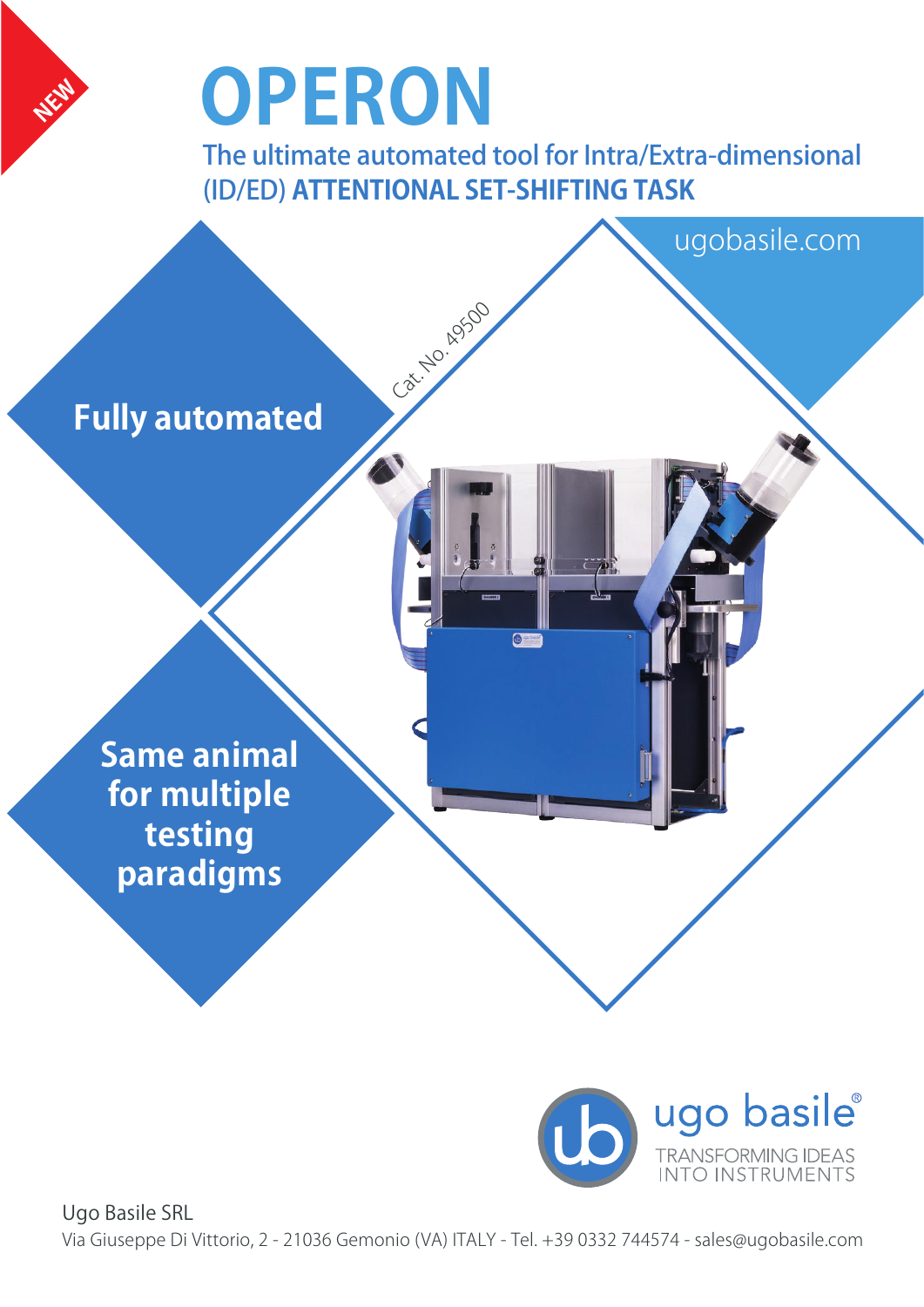# **NEW Background and Rationale**

Attentional set-shifting abilities are core features of several neuropsychiatric disorders. While in humans the verbal response allows for well-established tests, such as the Wisconsin Card Sorting, studying attentional set-shifting in mice is technically challenging, poor in reproducibility and time consuming (Scheggia et al., Nature Communications, 2018).

Dr. Scheggia and Dr. Papaleo's team invented a method called Operon (Scheggia et al. 2013), which:

- **♦ Allows for multiple testing paradigms, whith the SAME MOUSE, across multiple dimensions.**
- **♦ Is fully automated and software-controlled.**
- **♦ Can be used with 2 (visual and tactile) or 3 (visual, tactile and olfactory) dimensions.**

At Ugo Basile, we developed a sophisticated machine including the necessary components to achieve the Operon tasks in a seamless way, through a fully assembled, software-driven machine.



#### **What does it do: overview**

The intrinsic limitations of current ID/ED attentional set-shift tests in rodents make them sub-optimal in terms of animal biases, time consuming and manually intensive aspects.

This represents an obstacle to the expansion of the science community who can run these highly relevant tests, in terms of human diseases, at the neocortical level. The Operon method aims at overcoming these limitations by a novel task, made of sequential subtasks, all run in the same mouse, by using a two-chambered device.

The beauty of the Operon procedure is that it allows to study through different tasks, all run sequentially in the same mouse, different cognitive functions, different neural circuits and neurotransmitters and all of the findings have strong human translational implications (e.g. for testing antipsychotic agents, cognitive dysfunctions relevant to psychiatric and neurodevelopmental disorders, such as Schizophrenia and many others).

In summary, with the Operon method and Ugo Basile new device, scientists can, in an automated and accurate way:

- **♦ Dissect the function of different cortical regions.**
- **♦ Prevent superstitious conditioning to unintended aspects of the stimuli.**
- **♦ Perform IDS/EDS (Intra-Dimensional-Shift and Extra-Dimensional-Shift) stages, both serving as internal control and contributing to form the cognitive attentional test.**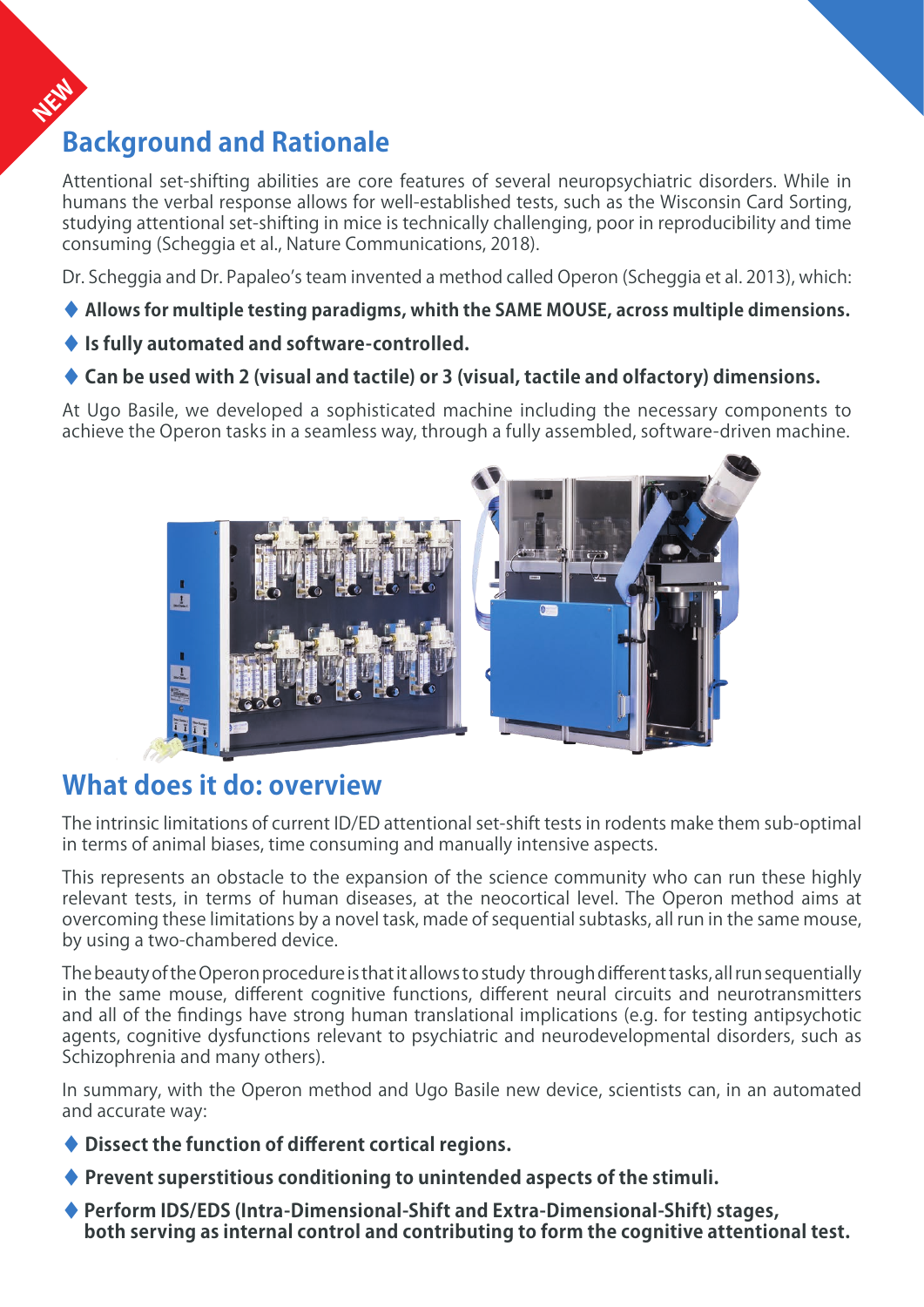Behaviour, Conditioning, Reward

> Hundreds of combinations of stimuli across three dimensions (olfactory, visual, tactile)



- **1** Pellet dispenser
- **2** House light
- **3** Pellet receptacle
- **4** Led lights (programmable)

**NEW**

- **5** Nose poke and odor delivery/aspiration hole
- **6** Texture floor

# **The technology behind the Operon and the Outcome Measures**

The instrument is composed of 2 compartments, divided by an automated sliding door, with an operant wall mounted on each side. The two compartments allow for the preparation of the subsequent task stimuli, while the mouse is still performing the current task, thus eliminating unwanted stimuli between the tasks.

Each operant wall includes double (left and right) automated tri-dimensional stimulators (visual, olfactory and texture), with 2 nose pokes and a pellet dispenser in the middle for the reward. 6 lights of 6 different colors are above each nose poke.

At Ugo Basile we have designed several unique components, specific for the Operon:

- **♦ A Revolver System, lodging 6 out of 9 available different floor textures, providing automated tactile stimulation.**
- **♦ An Odor Delivery System, managing 10 different odors, plus 2 channels for air cleaning.**
- **♦ ANY-maze software, automatically managing all the Operon tools, following a pre-compiled protocol, and collecting the data.**

All is integrated, controlled and reported by the software to deliver the following outcome measures (and many more):

- **♦ Number of trials to reach the criterion and number of errors.**
- **♦ Time to reach criterion and to respond (latency).**
- **♦ Mouse performance in a trial-by-trial base.**

**Multiple stimuli across 3 dimensions**

**Stimuli: 10 different odors 6 different lights 9 different textures**

**Completely automated device: software-controlled inputs, data view and analysis**